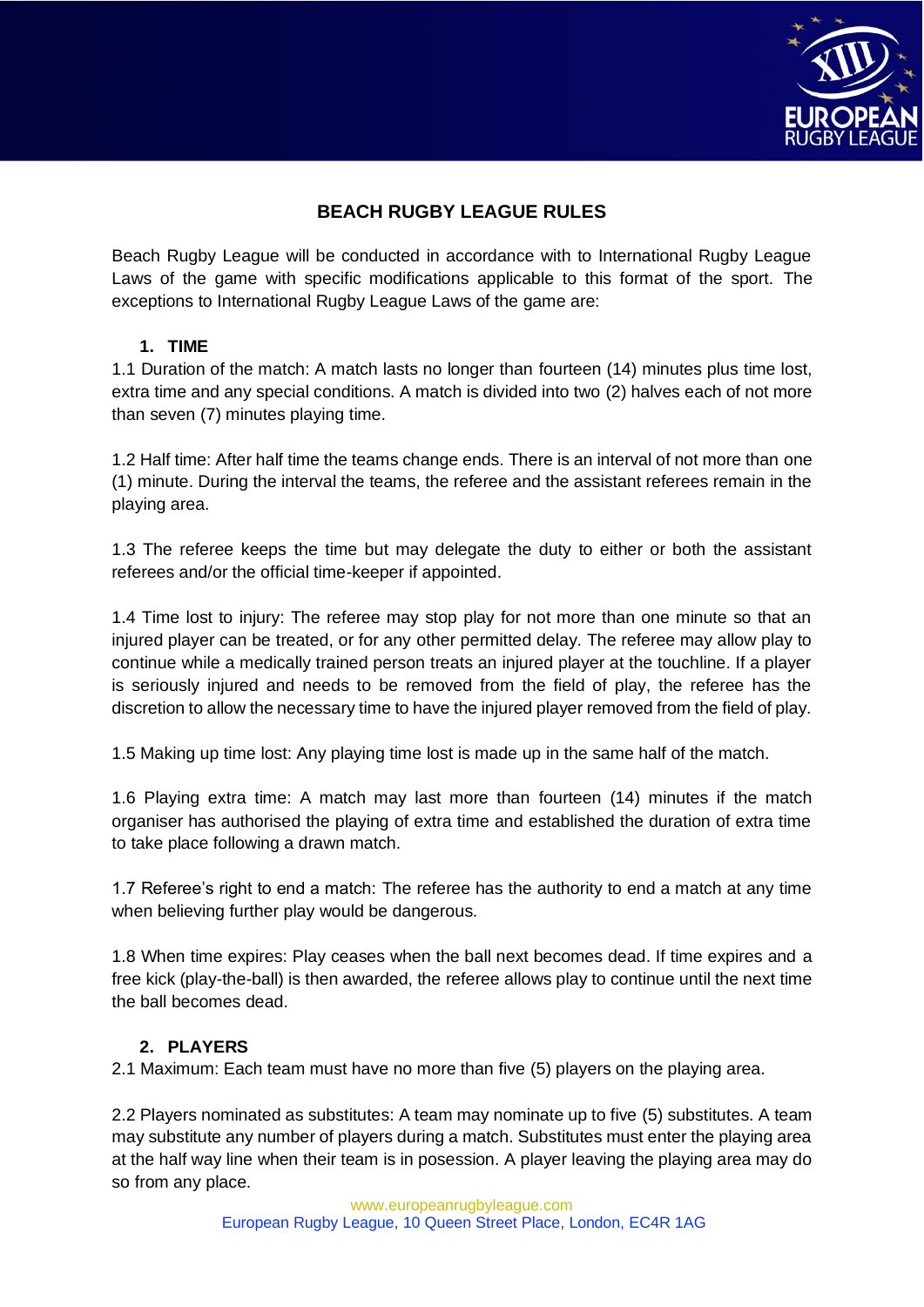2.3 Sent off for foul play: A player sent off for foul play must not be replaced or substituted.

2.4 Injured player: If the referee decides – with or without the advice of a doctor or other medically qualified person – that a player is so injured that the player should stop playing, the referee should order that player to leave the playing area. The referee may also order an injured player to leave the field in order to be medically examined.

2.5 Blood injury: A player who has an open or bleeding wound must leave the playing area. The player may return only when the bleeding has stopped or controlled and covered.

2.6 A player wears a jersey. A player wears shorts. A player may wear socks.

2.7 Additional items of clothing: A player may wear additional items of clothing as permitted by to International Rugby League Laws of the game.

2.8 Banned items of clothing:

(a) A player must not wear any item that is banned in accordance with to International Rugby League Laws of the game.

(b) Players must not wear footwear unless approved by match organisers. In special circumstances, and at their discretion, match organisers may permit footwear, providing such items do not have studs.

2.9 The referee has power to decide at any time, before or during the match, that part of a player's clothing is dangerous or illegal. If the referee decides that clothing is dangerous or illegal the referee must order the player to remove it. The player must not take part in the match until the items are changed or removed.

### **3. SCRUMS**

3.1 There are no scrums in Beach Rugby League.

#### **4. POINTS**

4.1 A try shall count for one (1) point. There are no conversions, penalty kicks at goal or dropgoals.

#### **5. RESTARTS**

5.1 A match is started by a play-the-ball, 10m from the team in posession's goal line. Sanction: Handover to Opposition

5.2 The ball must not be kicked when in open play. Sanction: Handover to Opposition

5.3 All restarts, including infringements or penalties, will commence with a play-the-ball at the point of infringement or at least 5m from the touchline and 5m from the goal line with a reset tackle count.

5.4 The team which has conceded a try will have the play-the-ball 10m from their goal line at the next restart.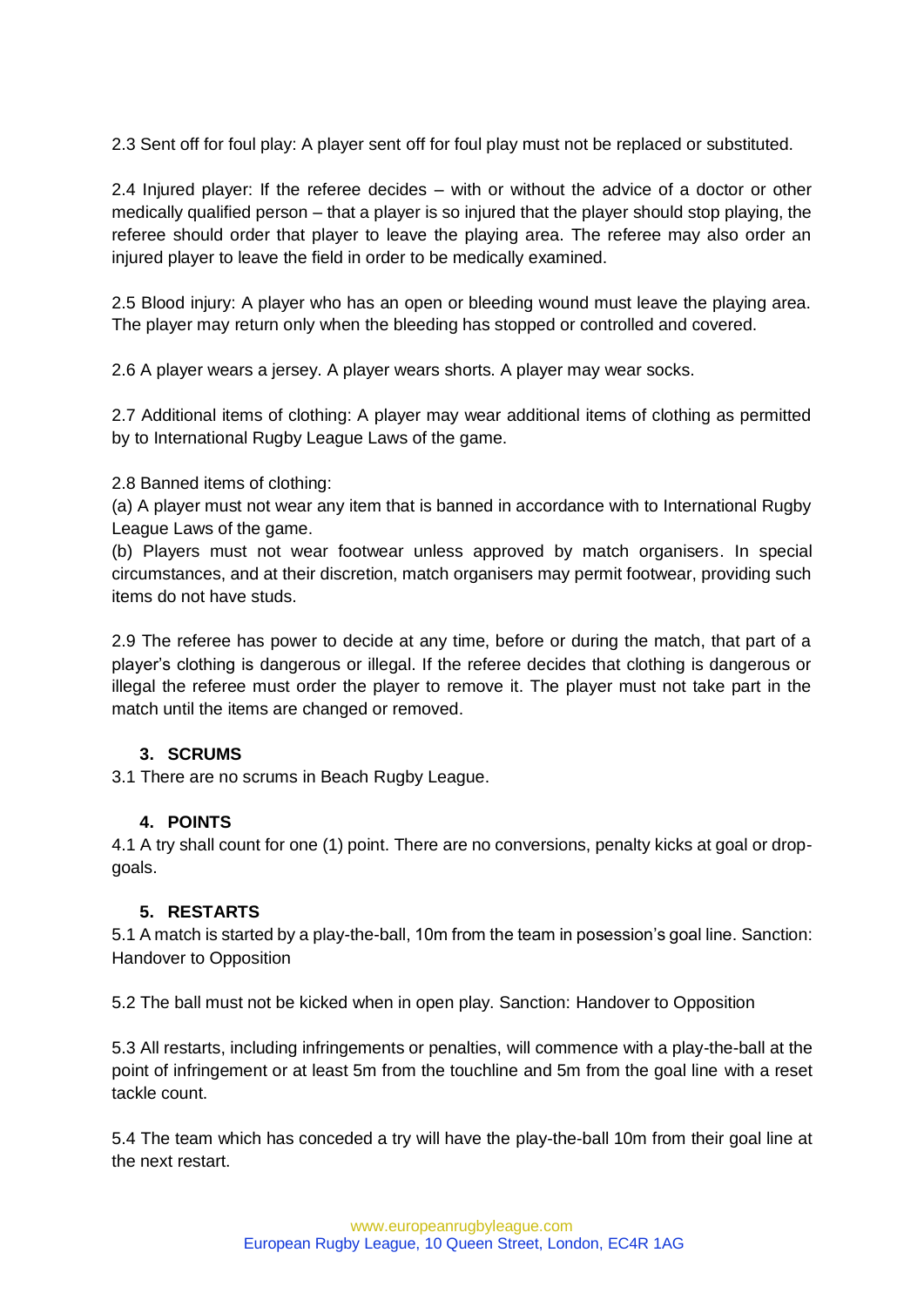### **6. TEMPORARY SUSPENSION**

6.1 The period of a temporary suspension shall be a maximum of two (2) minutes or, in the event that a match is completed within this period , the period of temporary suspension shall be until the completion of the match .

## **7. TACKLE COUNT – 5 TACKLES**

7.1 A team in possession of the football shall be allowed four (4) successive play the balls. A handover shall occur after the fourth  $(4<sup>th</sup>)$  play-the-ball when the team is (a) tackled for the fifth  $(5<sup>th</sup>)$  time, or (b) they commit a breach, or (c) in the event that a player is held up in-goal.

7.2 After each tackle, the team not in posession shall retreat 5m from the play-the-ball. 1 marker may take up position at the play-the-ball.

### **8. PITCH DIMENSIONS**

- 8.1 Surface of the playing enclosure:
- (a) The surface must be safe to play on at all times.
- (b) The surface must be sand.

8.2 The sand must be of at least 40 centimetres deep and composed of fine loosely compacted grains.

8.3 Dimensions:

The field of play of play should be Thirty-Five (35) metres in length and Thirty (30) metres in width. Each in-goal area should be Three (3) metres deep. Match organisers may vary the dimensions according to the requirements of the competition.

There should be a safety zone with a width of 1 metres surrounding the playing field.

There are no goalposts on the pitch.

8.4 Lines on the playing enclosure:

The lines on the playing enclosure are made of tape, rope, string or inflatable surrounds and include:

• The dead ball lines and touch-in-goal lines which are outside the field of play (where ingoal areas apply)

• The goal lines which are within the in-goal areas but outside the field of play

• The touch lines which are outside the field of play

8.5 Objections to the ground:

(a) If either team has objections about the ground the captain must tell the referee before the match starts.

(b) The referee will attempt to resolve the issues but must not start a match if any part of the ground is considered to be dangerous.